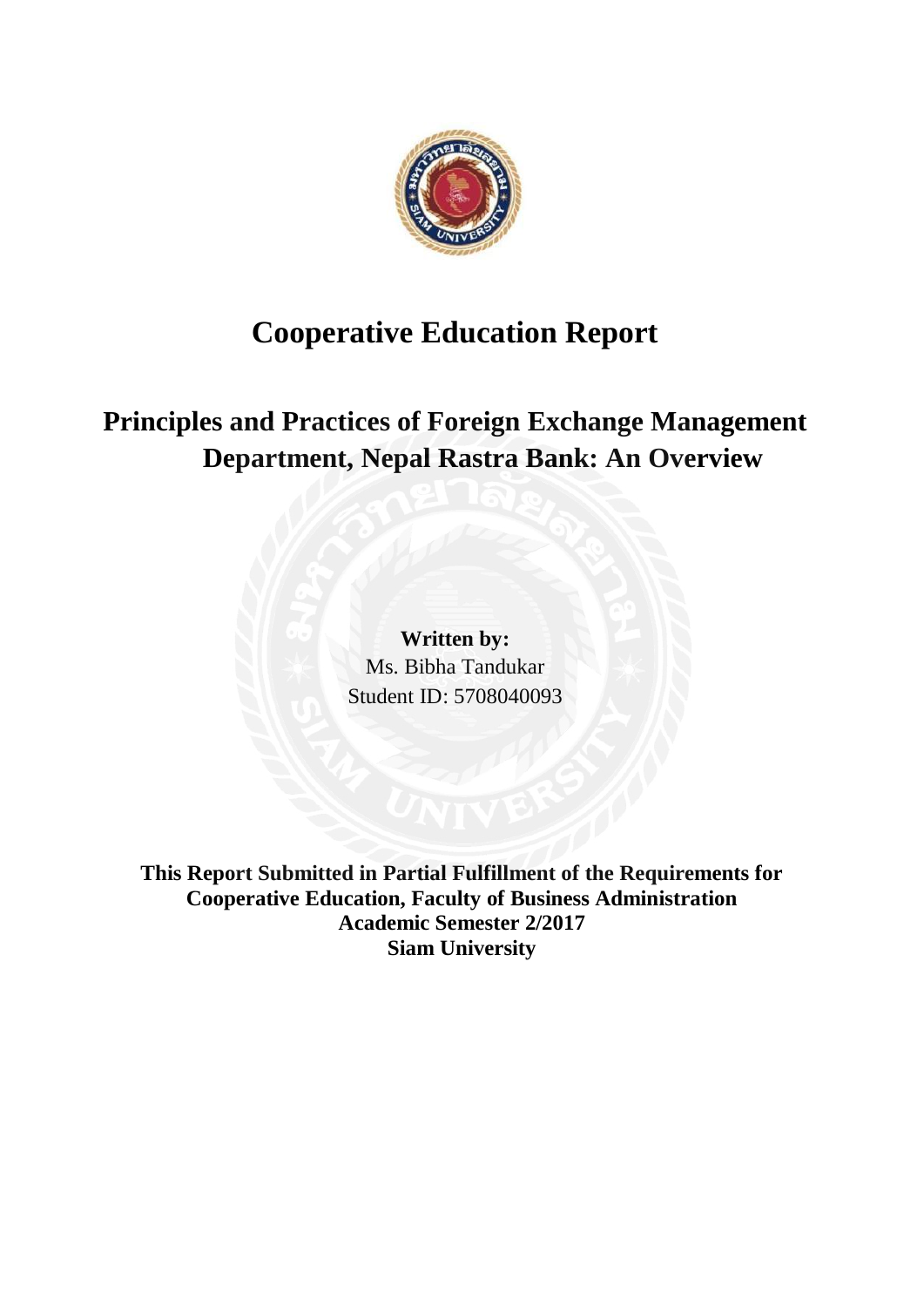Title: Principles and Practices of Foreign Exchange Management Department, Nepal Rastra Bank: An Overview Written by: Bibha Tandukar (5708040093)

Department: Finance and Banking Academic Supervisor: Dr. Pichit Eamsopana

We have approved this cooperative report as a partial fulfillment of the cooperative education program semester 2/2017

**Oral Presentation Committees** 

lichet France

(Dr. Pichit Eamsopana) Academic Advisor

(Mr. Ashok Sunuwar) Assistant Director- FOREX Mgmt. Dept., NRB Job Supervisor

Ansava Akarapisit

(Miss Arisara Akarapisit) Cooperative Committee

(Asst. Prof. Makij Limpawattana, Ph.D.) **Assistant President** and Director of Cooperative Education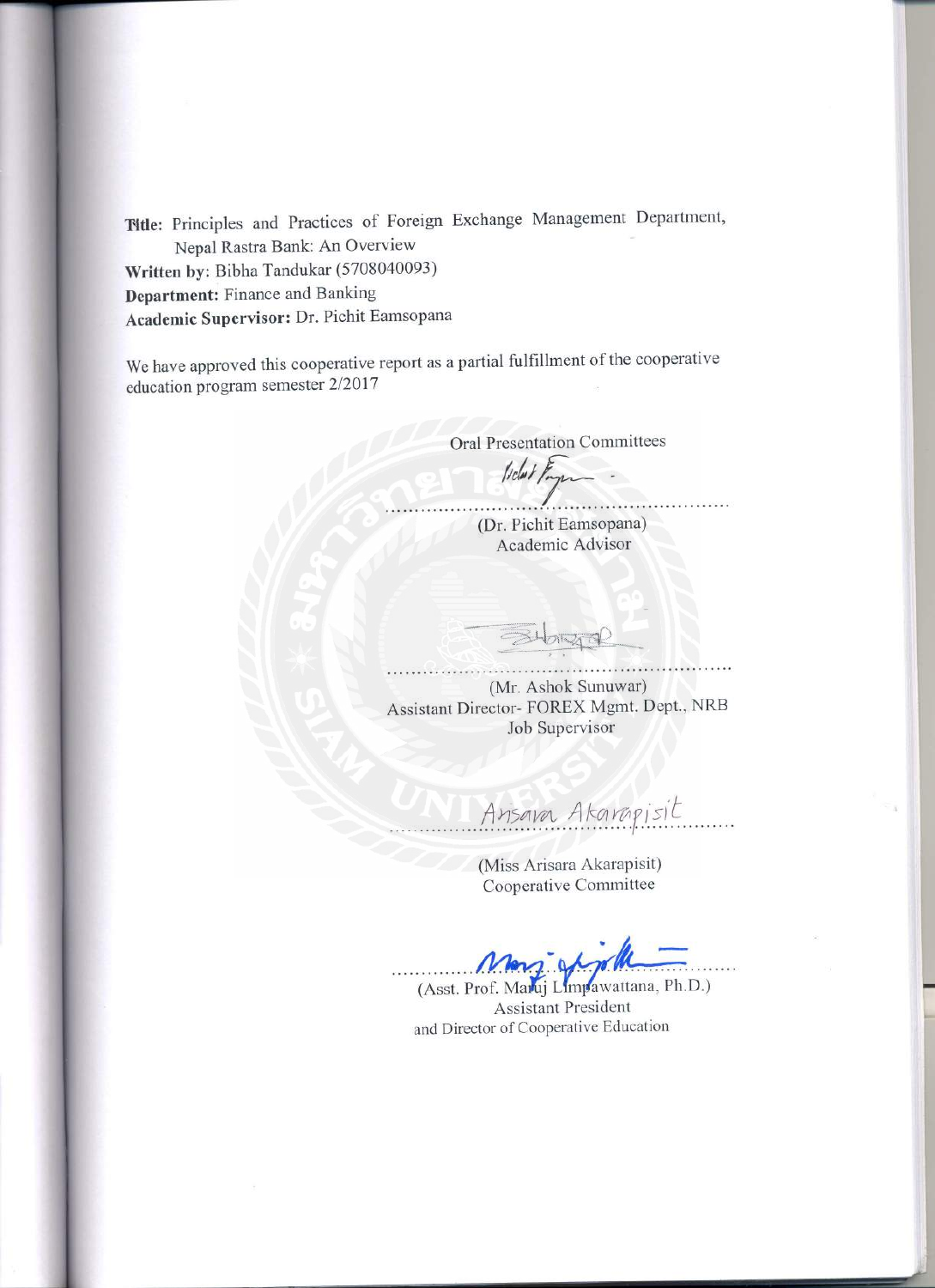| Project Title                    | : Principles and Practices of Foreign Exchange Management Department, Nepal |  |  |  |  |  |
|----------------------------------|-----------------------------------------------------------------------------|--|--|--|--|--|
|                                  | Rastra Bank: An Overview                                                    |  |  |  |  |  |
| Credits                          | : 5                                                                         |  |  |  |  |  |
| $\mathbf{v}$<br>By               | : Ms. Bibha Tandukar                                                        |  |  |  |  |  |
| Advisor                          | ĭ.<br>: Dr. Pichit Eamsopana                                                |  |  |  |  |  |
| Degree                           | : Bachelor of Business Administration                                       |  |  |  |  |  |
| Major                            | : Business Administration                                                   |  |  |  |  |  |
| Faculty                          | : Finance and Banking                                                       |  |  |  |  |  |
| Semester / Academic vear: 2/2017 |                                                                             |  |  |  |  |  |

#### Abstract

This report describes my internship tenure at Nepal Rastra Bank (NRB), Kathmandu, Nepal. NRB is the central bank of Nepal and governs all the banks and financial institutions of Nepal. This report has been segregated into five different chapters. Chapter one consists a brief background of banking system of Nepal along with the company's profile, statement of the report, limitations, objectives, and the expected outcome of the internship. Chapter two is the literature review. Chapter three is the methodology where the tasks performed are explained in details. Chapter four discusses the results and outcomes of the internship. Lastly, chapter five is the concluding chapter where the whole experience has been summed up. The main objective of this study is to receive an overview of the principles and practices of the organization.

During the three month period, I was given many responsibilities; hence, I was able to make many contributions to the organization. I got the opportunity to learn about and use major financial software like OLYMPIC system, Reuter's, and Bloomberg. Also, I got to learn about various rules and regulations regarding foreign exchange management. I got to learn the ways and process through which various activities are carried out. This report outlines all the tasks that were performed during the internship tenure at Nepal Rastra Bank. Also, it outlines the contributions made to the organization, lessons learnt, and self-assessment.

Keywords: Responsibilities / Contributions / Foreign Exchange Management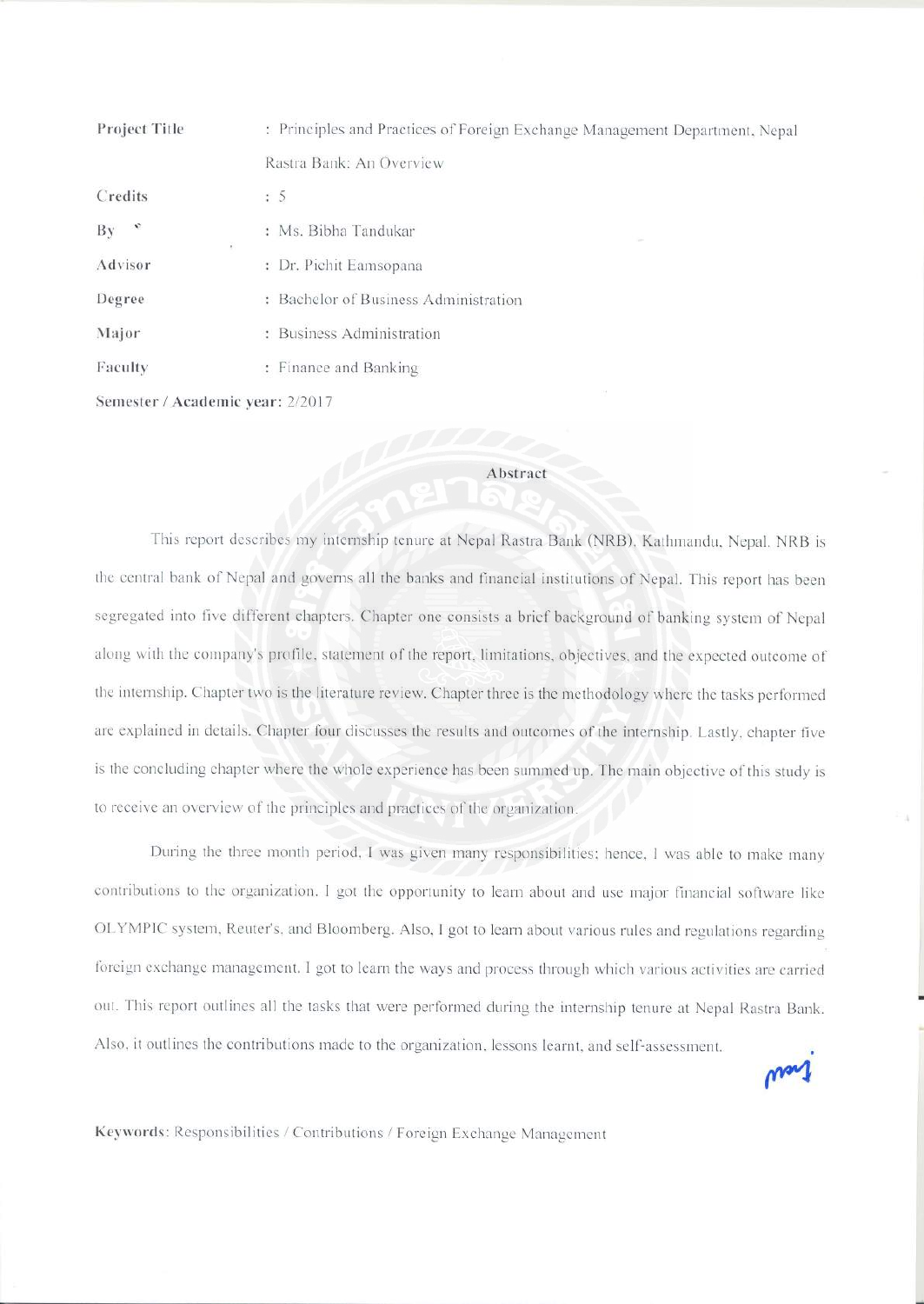## **Acknowledgement**

The internship opportunity I had with the Foreign Exchange Management Department, Nepal Rastra Bank (NRB), was a great experience and opportunity for learning the practical doings of the theoretical knowledge gained in classes. I consider myself as a lucky individual as I was provided with such an excellent opportunity. Also, I am grateful for having been able to meet such amazing people and professionals who taught me the ways and guided me throughout the internship tenure.

I would like to use this opportunity to express my heartfelt gratitude and special thanks to my supervisor who appointed me to various divisions of the department and seeing that I learnt the work and guided me.

I would like to thank Mr. Hari Krishna Bhattarai - Assistant of Supervision Division, Mr. Uma Paharai - Assistant of Import and Export Division, Mr. Ashok Sunuwar - Assistant Director of Investment Division for teaching and guiding me regarding the works and ways of their respective divisions.

Further, I'd like to thank Mr. Ishwari Bhattarai, Ms. Srijana Bajracharya, Mr. Bharat Pandey, Mr. Ram Kumar K.C., and Mr. Keshar Man Maharjan for their precious guidance, help, and clearing my confusions throughout my tenure despite their busy schedule; which were extremely helpful for my study practically and theoretically.

 This opportunity has not only been a wonderful experience, but has been a big bonus in my career, professional, and personal development.

Bibha Tandukar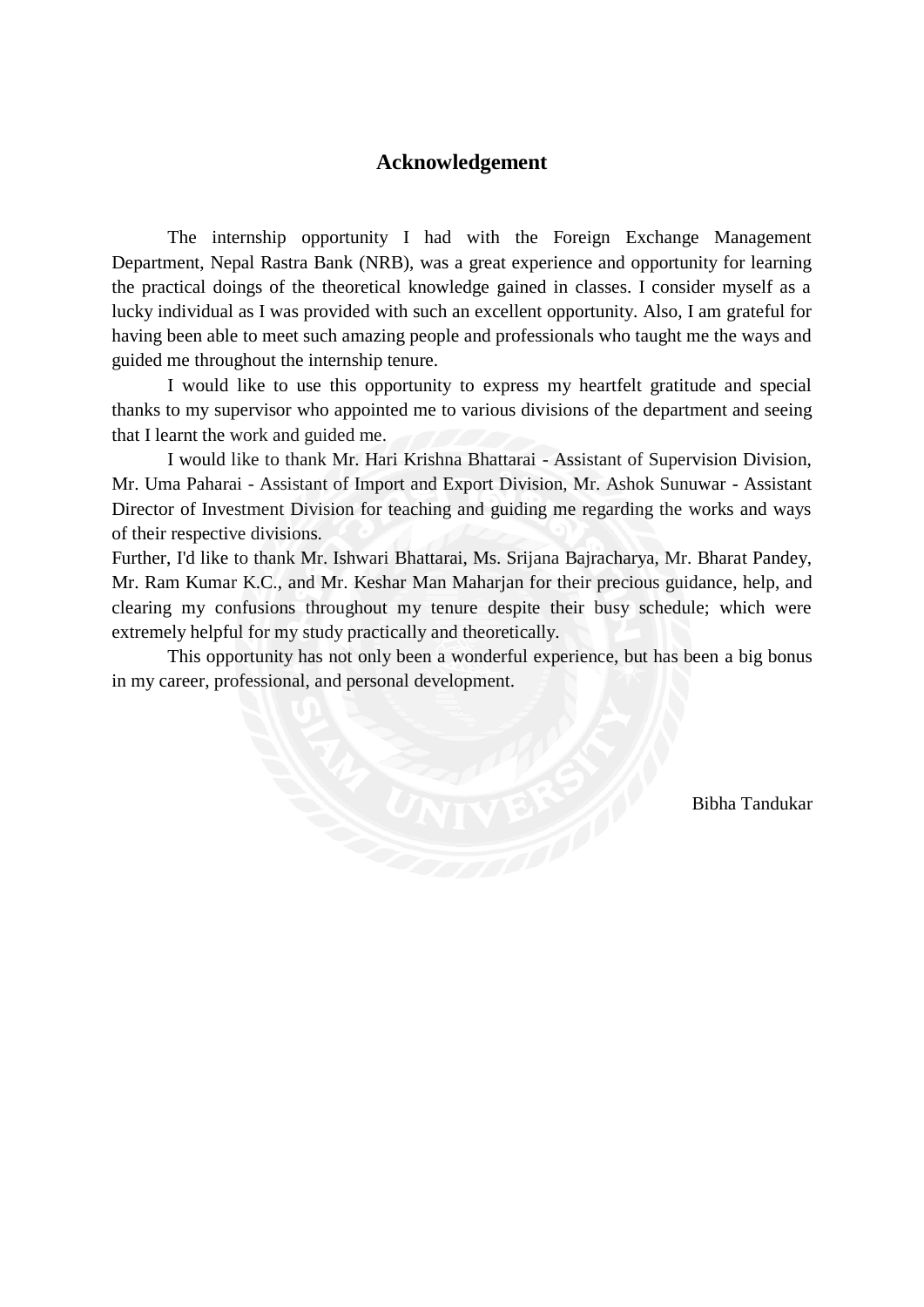# **Contents**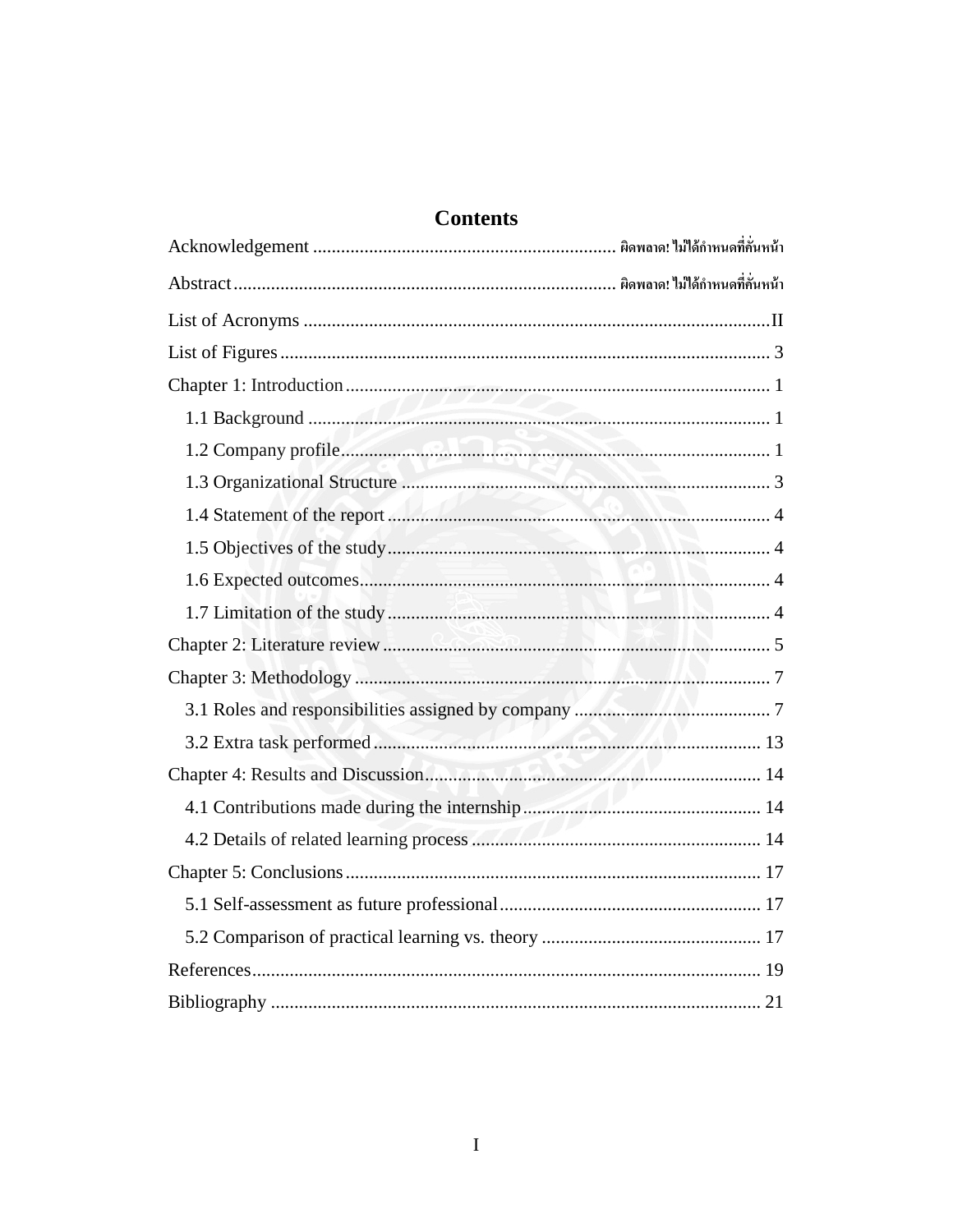## **List of Acronyms**

- <span id="page-5-0"></span>1. NRB- Nepal Rastra Bank
- 2. NBL- Nepal Bank Limited
- 3. BFIs- Banks and Financial Institutions
- 4. Rs. Rupees
- 5. SCB- Standard Chartered Bank
- 6. SBI- State Bank of India
- 7. PNB- Punjab National Bank
- 8. FOREX Mgmt. Dept.- Foreign Exchange Management Department
- 9. FDI- Foreign Direct Investment
- 10. HR- Human Resources
- 11. Fxol- Follow-up and Inspection
- 12. SWIFT- Society for Worldwide Interbank Financial Telecommunication
- 13. CRA- Credit Rating Agencies
- 14. INR- Indian Rupees
- 15. ACU- Asian Clearing Union
- 16. NPR- Nepalese Rupees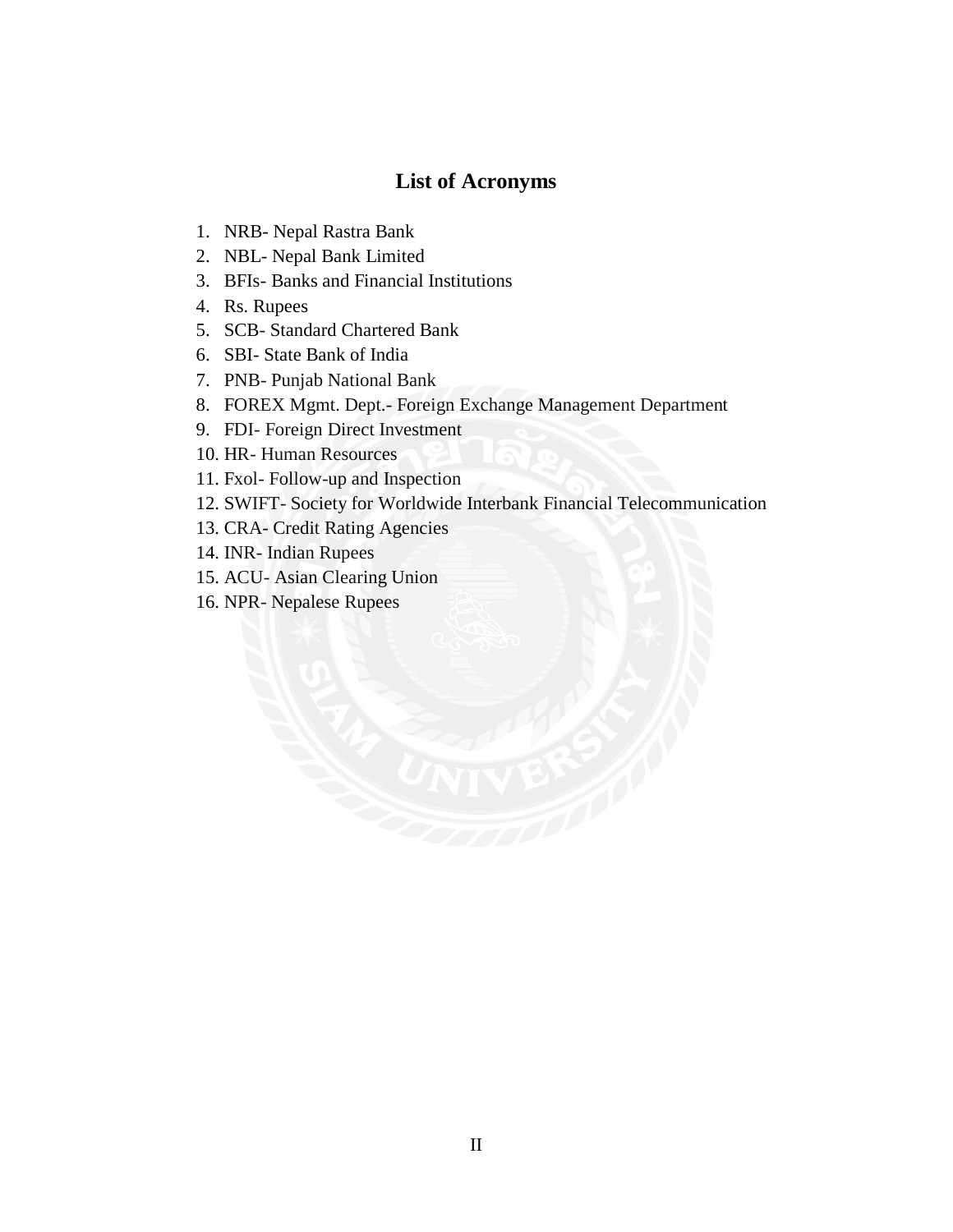# **List of Figures**

<span id="page-6-0"></span>

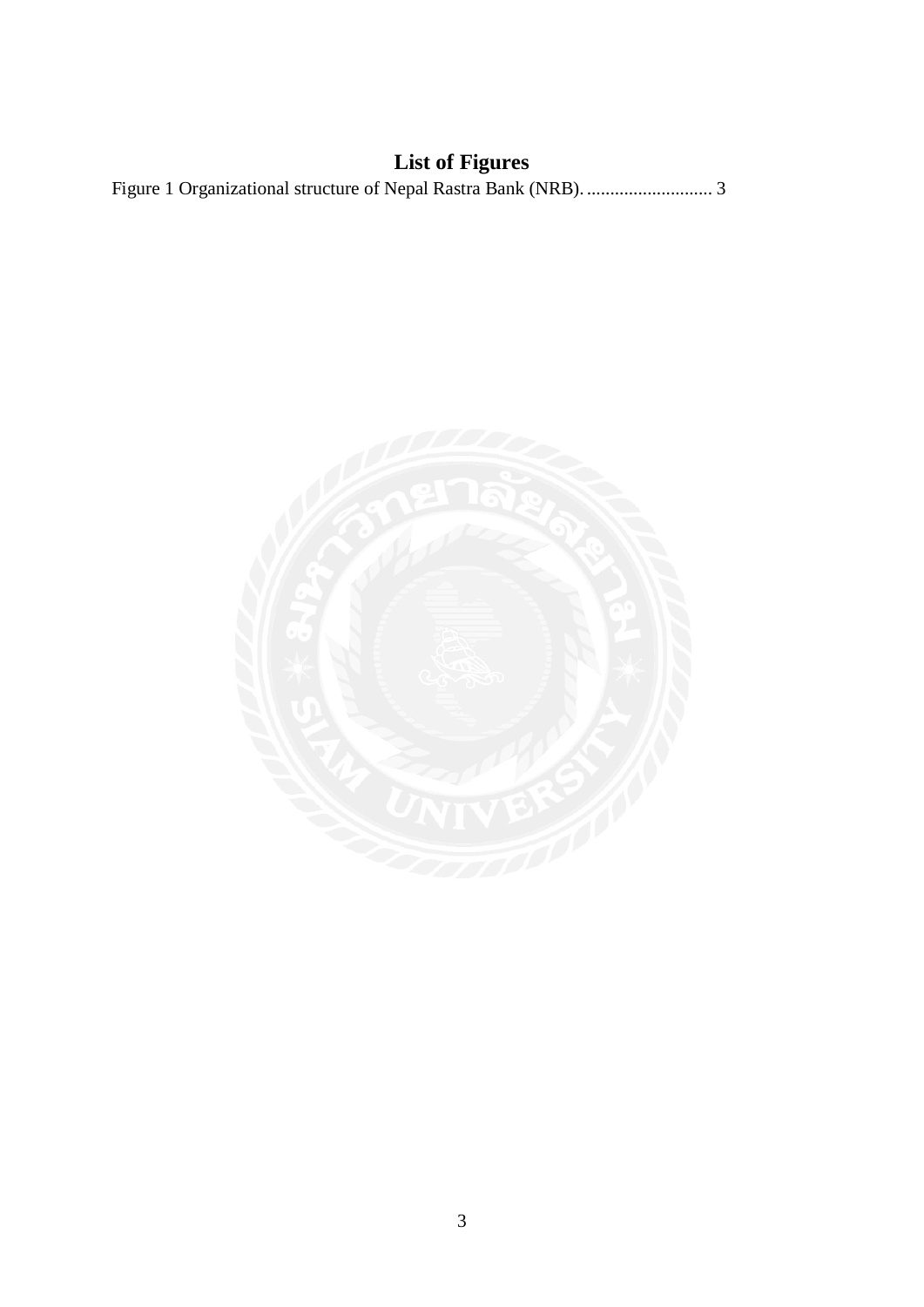# **Chapter 1: Introduction**

## 1.1 Background

Banking system in Nepal got a start when Nepal Bank Ltd. (NBL) was established in 1937 A.D. It was established as a semi-government bank by His Majesty's Government. It had a total capital of Rs. 10 million with Rs. 892 thousand of paid-up capital. Metallic coins were the only medium of exchange until the mid-40s. Nepal Bank marked the beginning of modern banking system in Nepal. Being the only financial institution in the country, NBL acted and operated as the central bank of the country. However, in 1955 A.D. the Nepal Rastra Bank (NRB) Act was formulated, which was approved by His Majesty's Government. So, in 1956 A.D. Nepal Rastra Bank (NRB) was established as the central bank of Nepal. Then onward NRB has been the regulating and supervising body of all banks and financial institutions in Nepal. After the declaration of 'free economy', privatization policy, and multiple foreign banks coming to Nepal for joint ventures, the Nepalese banking system is more strong, systematic, liberalized, and modernized than ever.

Currently, there are over 100 BFIs (commercial banks, developments banks, micro-finances, co-operatives, and finances) functioning in the Nepalese economy classified into Class A, B, C, and D. Foreign ventures such as Standard Chartered Bank (SCB), State Bank of India (SBI), Punjab National Bank (PNB), etc. are also actively functioning in Nepal. Banking sector has become the most trusted sector among many industries in Nepal with all functioning BFIs providing top products and services to its customers and clients.'(Sharma, 2014)

## 1.2 Company profile

Nepal Rastra Bank (NRB) is the central bank of Nepal. It was established in 1956 under the NRB Act 1955. It is the sole monetary, regulatory and supervisory authority of banks and financial institutions (BFIs) operating in the Nepalese economy. NRB was formed in order to discharge the responsibilities of central banking and to guide the development of the Nepalese financial sector. NRB is engaged in promoting financial inclusion policy in the country. The bank is led by the Board of Directors, chaired by the Governor Dr. Chiranjibi Nepal. The governing body of the bank is the apex body of policy making while the Governor emanates his responsibility as the chief executive of the bank.

The primary functions of NRB are as follows:

- To formulate necessary monetary and foreign exchange policies to maintain the stability in price and consolidate the balance of payments for sustainable development of the Nepalese economy;
- To develop a secure, healthy and efficient system of payments;
- To make appropriate supervision of banking and financial system in order to maintain its stability and foster healthy developments; and
- To further enhance public confidence in Nepal's entire banking and financial system.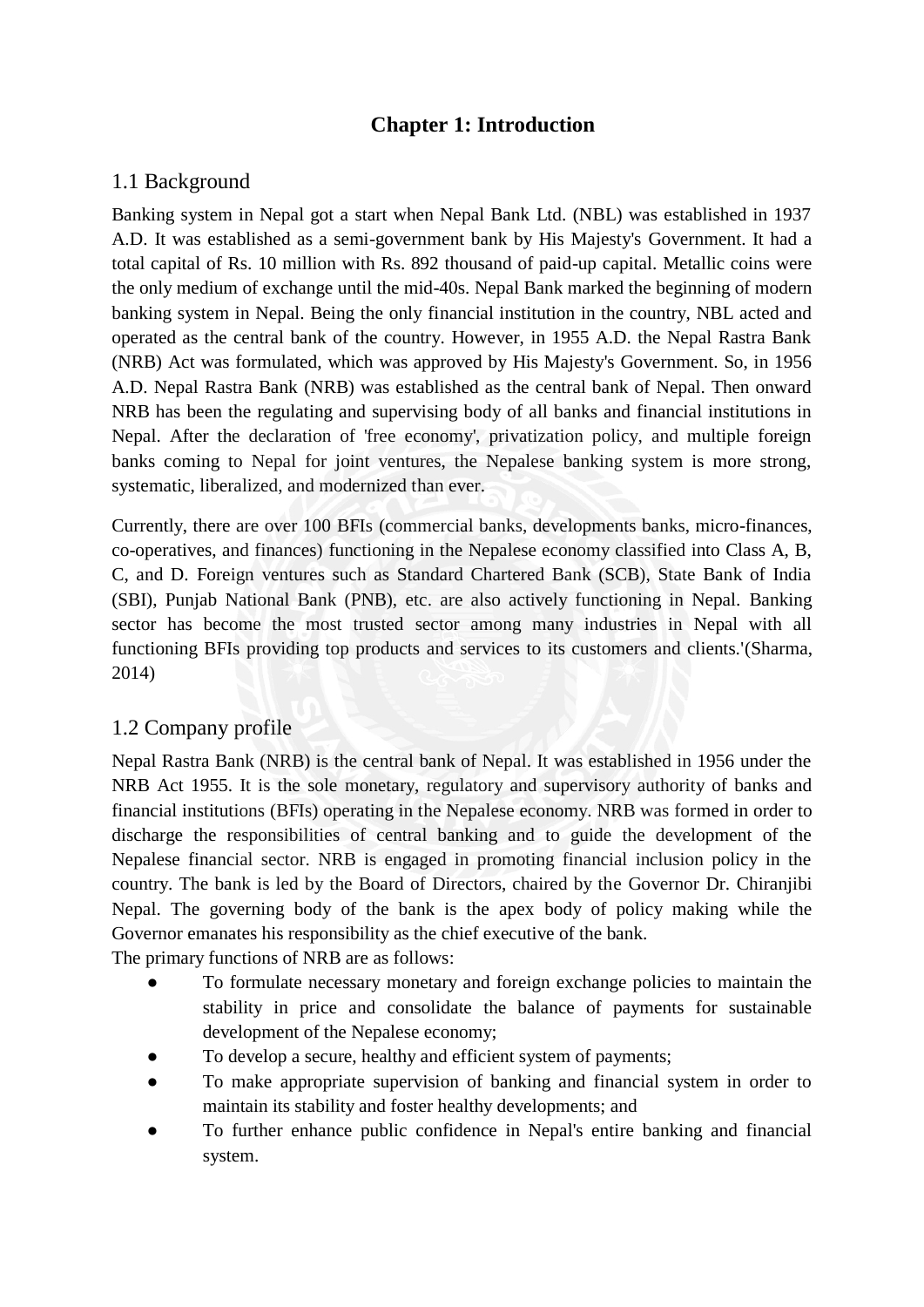There are a total of 16 departments with sub-departments, 2 department level offices, 2 divisions, and one unit functioning in 9 different districts, two being in Kathmandu itself. The functioning departments of NRB are as follows:

- 1. Research Department
- 2. Banks and Financial Inst. Regulation Department
- 3. Foreign Exchange Management Department
- 4. Currency Management Department
- 5. Financial Management Department
- 6. Human Resources Management Department
- 7. Internal Audit Department
- 8. General Services Department
- 9. Public Debt Management Department
- 10. Micro-Finance Promotion and Supervision Department
- 11. Bank Supervision Department
- 12. Development Bank Supervision Department
- 13. Finance Company Supervision Department
- 14. Information Technology Department
- 15. Corporate Planning Department
- 16. Payment Systems Department

(Nepal Rastra Bank , 2018)

The objectives of the bank are:

- To achieve price and balance of payments stability,
- Manage liquidity and ensure financial stability,
- Develop a sound payment system, and
- To promote financial services.

## Vision

To become a modern, dynamic, credible and effective central Bank.

## Mission

To maintain macro-economic stability through sound and effective monetary, foreign exchange and financial sector policies.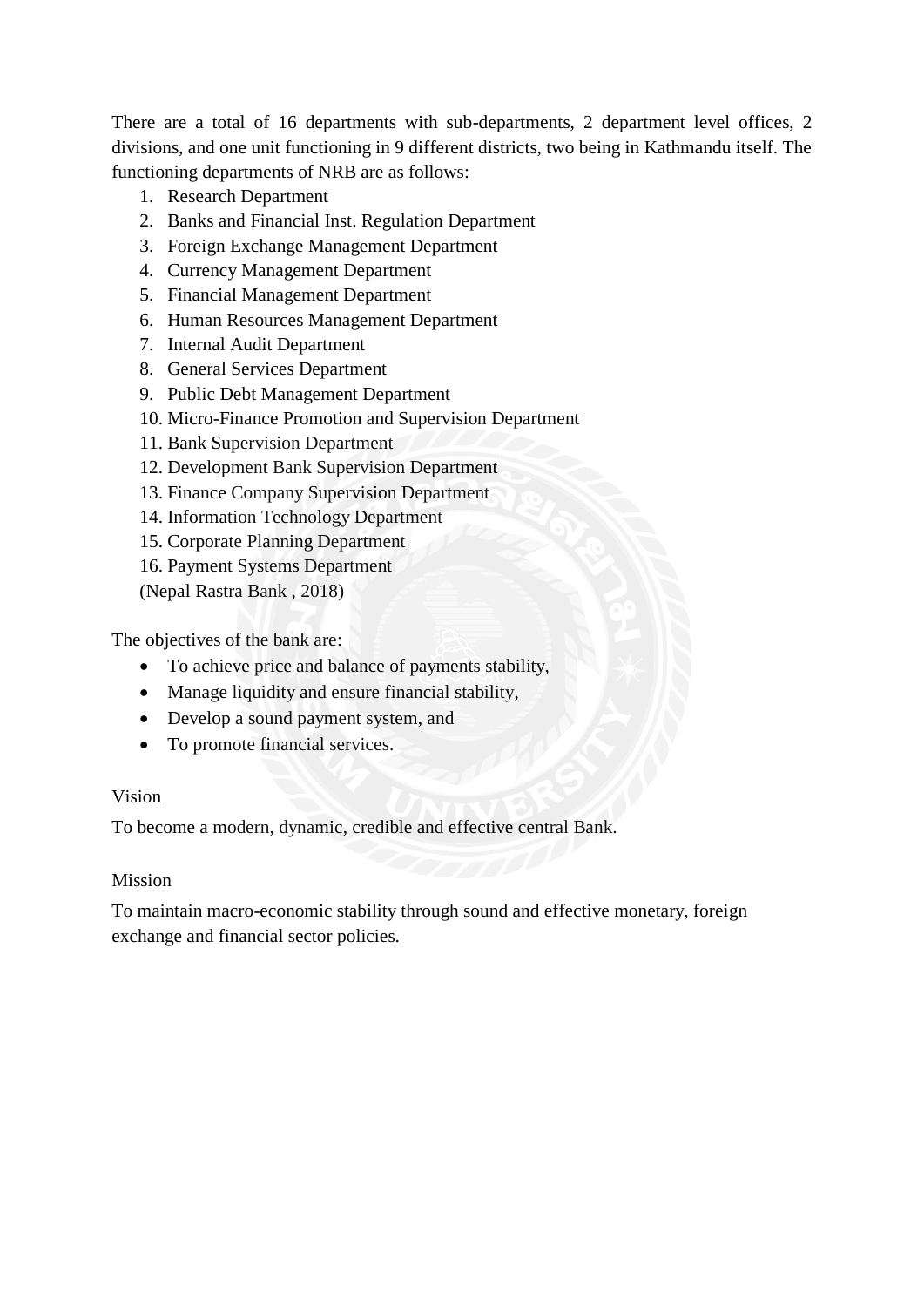# 1.3 Organizational Structure



Figure 1 Organizational structure of Nepal Rastra Bank (NRB)

(Nepal Rastra Bank, 2014)

## 1.4 Statement of the report

The purpose of this internship (cooperative education) is to get an exposure to the working environment and to use our theoretical knowledge practically.

# 1.5 Objectives of the study

The main objectives of cooperative education are as follows:

- To experience real working environment
- To be able to use class's knowledge at work
- To develop and boost our professional skills
- To gain knowledge about the practices and principles of Foreign Exchange Management Department at Nepal Rastra Bank

## 1.6 Expected outcomes

The expected outcomes of cooperative education are as follows:

- Enhanced professional skills
- Ability to use theoretical knowledge practically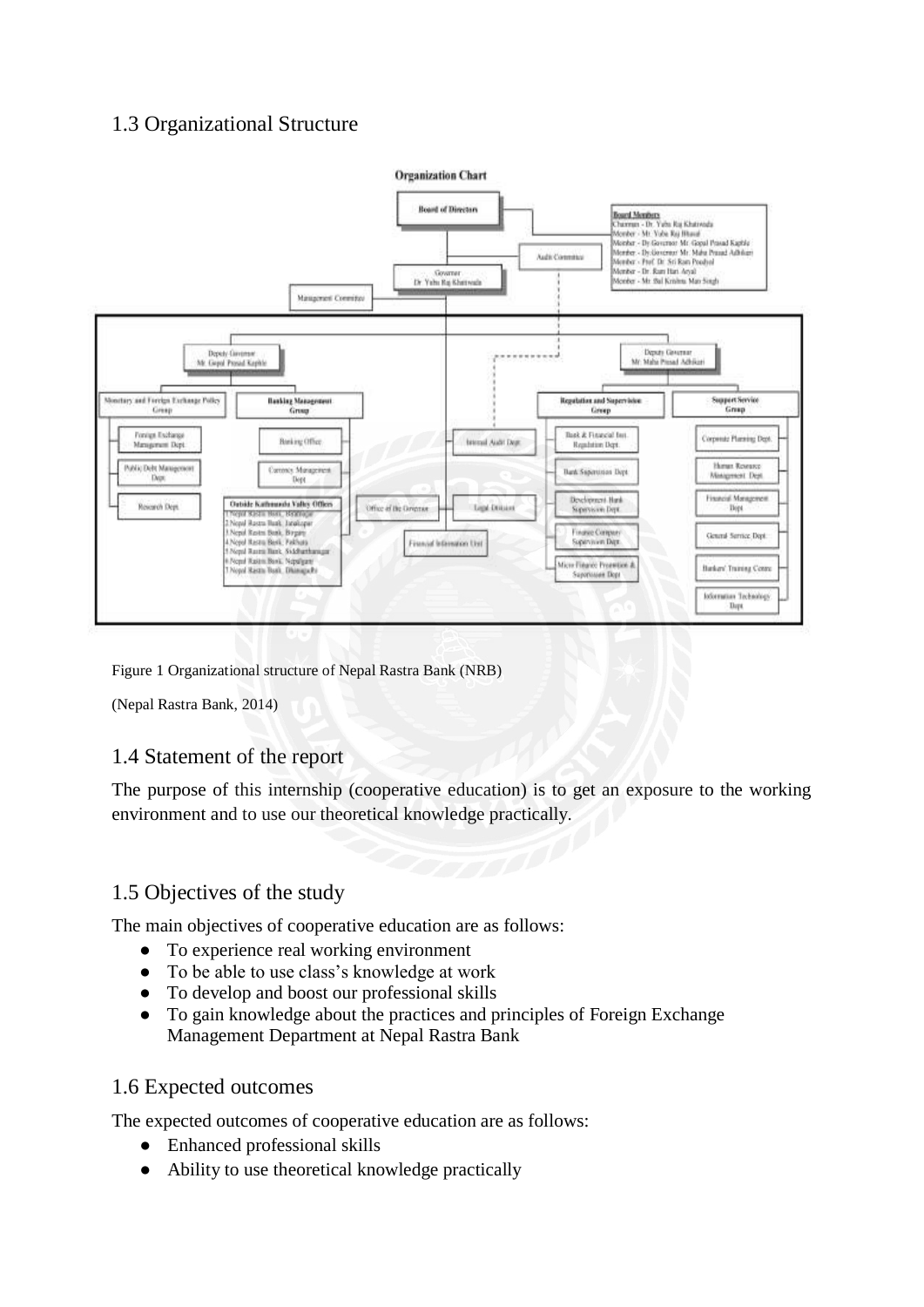● To have knowledge about foreign exchange management scenario in Nepal

# 1.7 Limitation of the study

The limitations of cooperative education are as follows:

- Limited knowledge will be gained as the internship is limited to one certain department
- As temporary employees, important information will not be disclosed to the intern

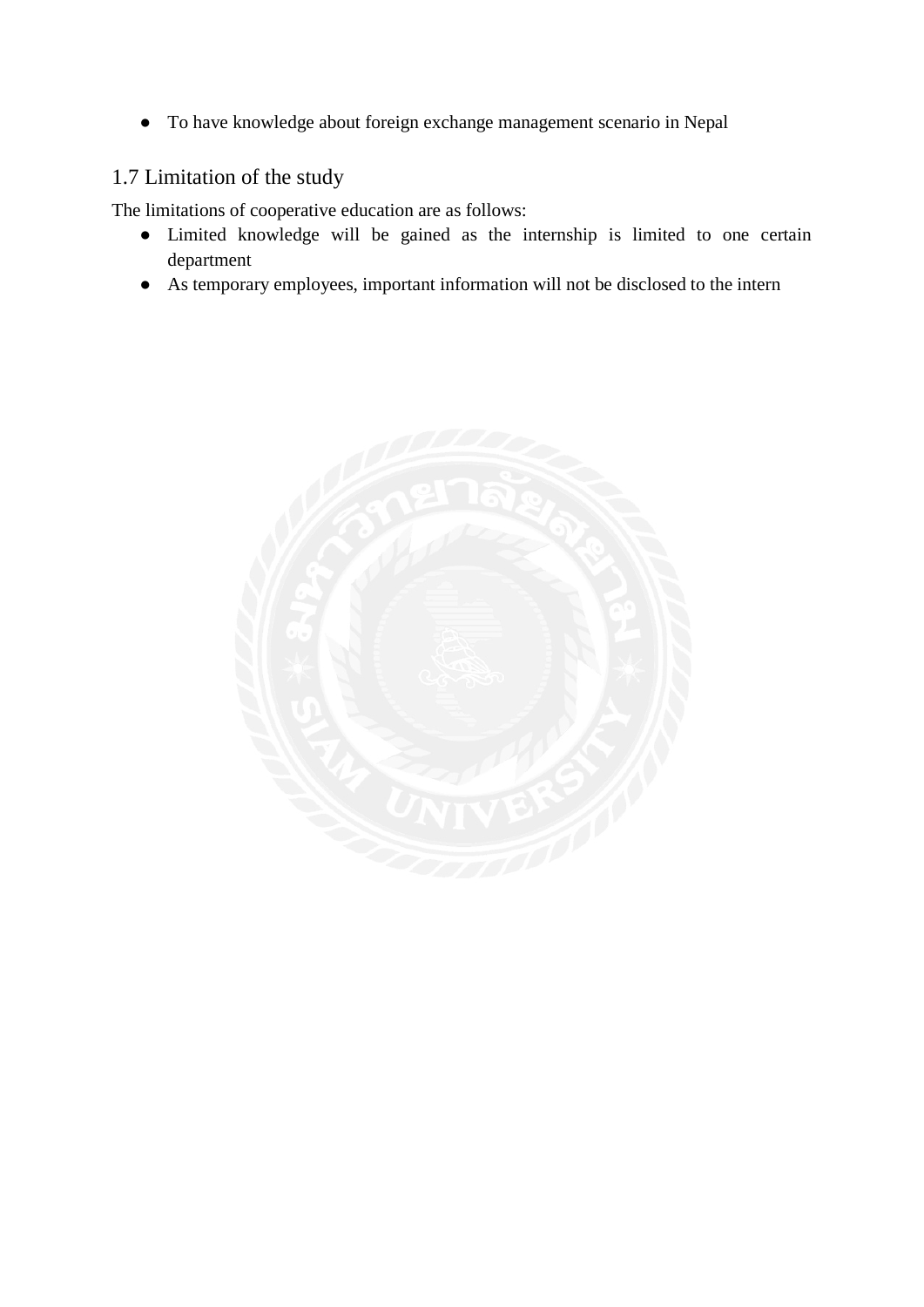## **Chapter 2: Literature review**

Until 1970s central banking theory would be classified as political economy. It addressed the practice of central bank's activities and the banks it operated on, illustrating a wide range of sources and methods and considering a wide range of functions (Dow, 2017). According to David Archer "Historically, central banks have been understood more in terms of their functions in contrast to their objectives. Hence, older treatises on central banking say a lot about the functions of the central banks and a little about their objectives" (Archer, 2007). The scenario of banking has certainly changed in the past few decades. The concept of 'Modern Banking' has been adopted by banks around the globe. Central banks govern all other financial institutions of the country. Amongst its duties and responsibilities, Nepal Rastra Bank is also responsible to regulate the monetary policy in the country.

"Transparency in operation of central bank is the most intense change in the monetary policy conduction in recently. The level of transparency is higher in countries with stable ad developed political system and financial markets" (Dincer, 2007). Since Nepal's political scenario is rocky and has a weak financial market, Nepal Rastra Bank does not operate transparently. Only those information that needs complete transparency are made so. "Monetary policy attempts to influence a vast financial and macroeconomic condition in order to achieve their objective. Central banks achieve so by differentiating the monetary policy stance- the contribution monetary policy made in the development of the economic, financial, and monetary sectors" (European Central Bank, 2015). "Escalation of sovereign debt crisis is a huge challenge for monetary and fiscal authorities. Higher the level of sovereign debt, higher the problems for the authorities" (Cuza, 2013). "Central bank determines the quality and efficacy of economy policy management, monetary policy management, fiscal policy management, foreign exchange management, and financial sector policy managements" (Rosengren, 2003).

Foreign exchange management is easily the most important factor in banks and financial institutions; as it determines and tracks the flow of foreign currencies and reserve. "Foreign exchange management can also be called exchange control. It is a system which controls or makes some restrictions on transaction, lending and borrowing assignment, revenue and expenditure of international balance in a country" (Bai, 2009). This department is responsible for all the inflow and outflow of foreign currencies in a country. It regulates, restricts, and supervises all transactions concerning foreign exchange. NRB formulates necessary monetary, foreign exchange and financial sector policies concentrating to control inflation, and to maintain financial and external stability (Nepal Rastra Bank , 2017).

"An increase in liquidity at a given level of production results to foreign exchange outflow risk; the money flows out of the home country and the prices move upwards as well. Among other things, this is one of the consequences that when the money supply increases, the policy aims at lowering the interest rate. However, if the interest rates are lower than compared to other countries, the risk of mobile capital arises. Investors move their assets elsewhere (most likely in other countries) so as to receive higher interest rate. Foreign exchange outflow is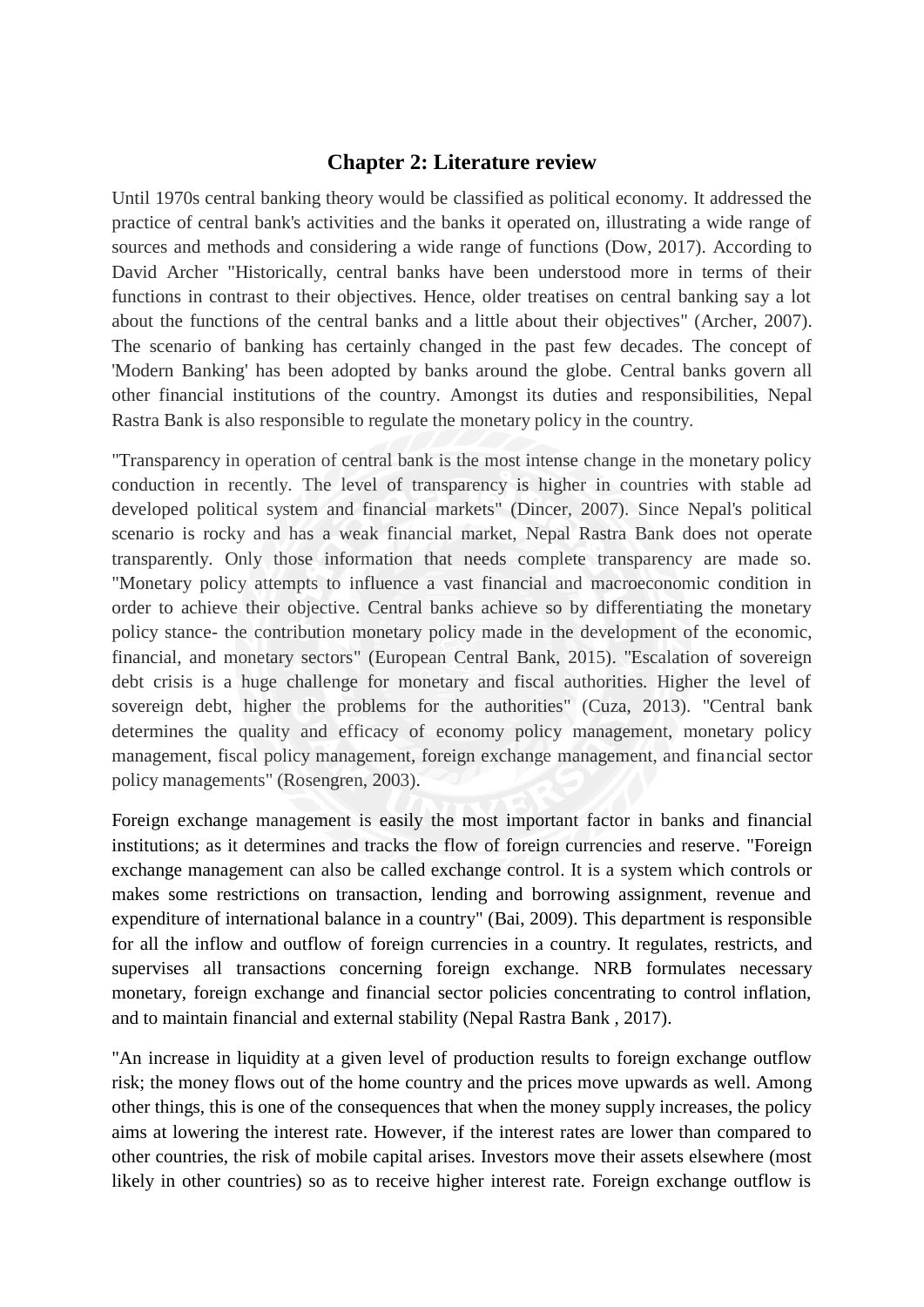triggered by the turn of a country's currency's value. Out flowing foreign exchange also tends to threaten a fixed exchange rate, i.e. pegged currencies. Degrading demand for a certain country's currency also leads to a negative pressure on the exchange rate" (Rosengren, 2003).

Foreign Direct Investment (FDI) is the major source through which foreign investors invest in the Nepalese market. "The level of exchange rate affects FDI on a number of basic considerations" (Goldberg, 2006). Among making contributions to national reserves, investments in foreign governments' securities is one. Nepal Rastra Bank maintains its portfolio by investing in multiple foreign markets in government issued securities. It is the only source of income for Nepal Rastra Bank.

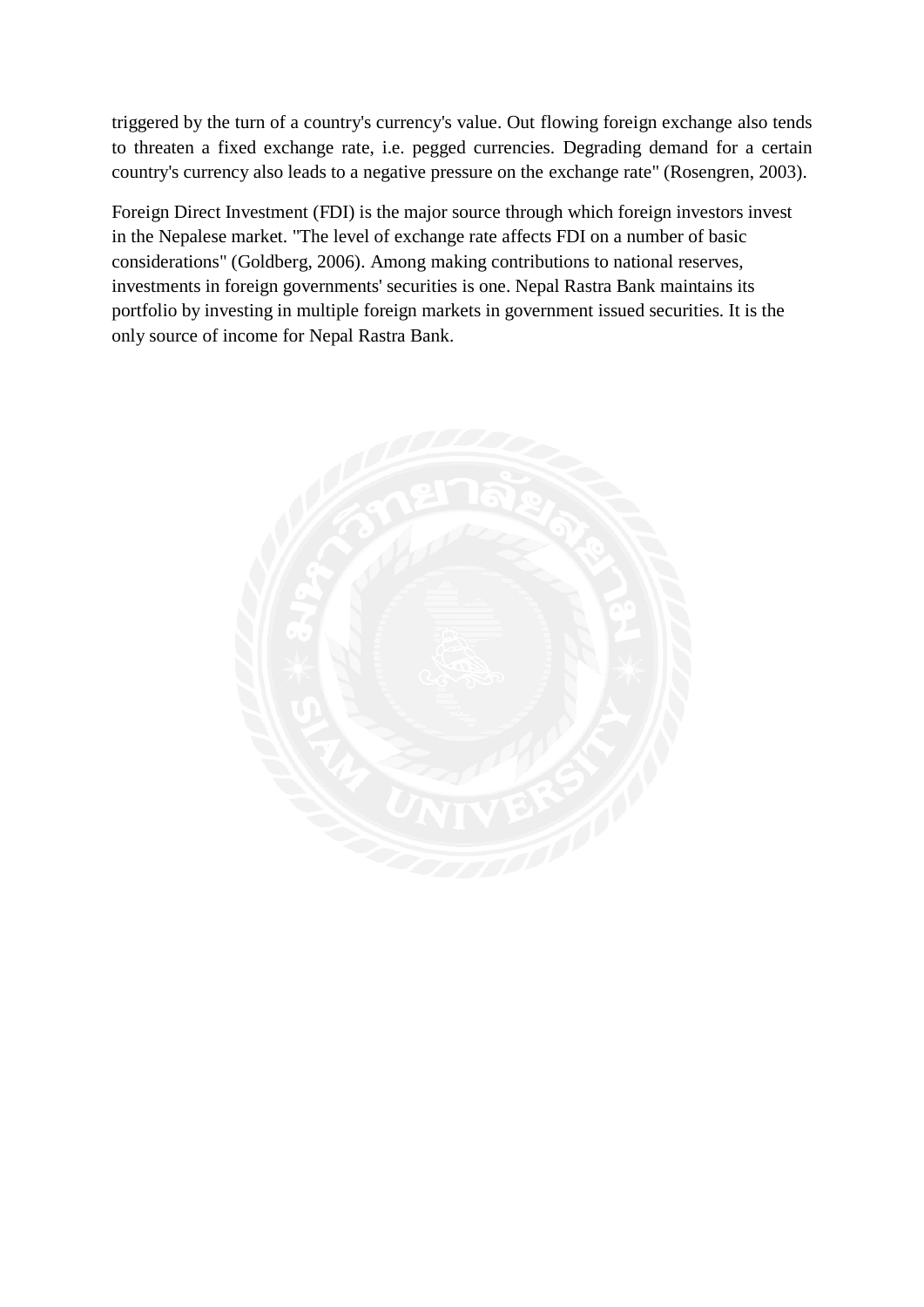# **Chapter 3: Methodology**

Foreign Exchange Management Department (FOREX Mgmt. Dept.) is one of the most important departments in the organization as it controls and tracks the inflows and outflows, make investments on behalf of the Government of Nepal, inflow of remittance, imports and exports. The department is further segregated into six divisions, with one external division. The divisions are:

- 1. Investment Division,
- 2. Inspection Division,
- 3. License and Permit Division,
- 4. Foreign Direct Investment Division (FDI),
- 5. Import and Export Division, and
- 6. Internal Administration Division (external division).

The department is head by the Executive Director followed by the Director and the Acting Director, each division has a division head called Deputy Director. The hierarchy of the division and department starts from the Assistant Directors who report to their division heads- the Deputy Directors. In case their division head is absent, or on a leave, they are to report to the Deputy Director of Internal Administration Division. After Deputy Director the Acting Director is of the higher rank, followed by the Director and the highest rank is of the Executive Director.

## 3.1 Roles and responsibilities assigned by company

During the internship tenure, not only did I get to gain knowledge and grow my network, I got to exhibit my knowledge in the tasks to be performed. I was assigned a certain amount of times in five of the divisions, in the department; namely, Inspection Division, Import and Export Division, Investment Division, FDI Division, and License and Permit Division. Also, during the internship period, the interns were summoned by the Human Resources (HR) Department. The roles and responsibilities assigned by the company are as follows:

3.1.1 Inspection Division: At the very first of my internship tenure, I was placed in Inspection Division. The main function of this division is to track the work of companies who transactions occur in foreign currencies. Airlines, banks, development banks, hotels, cargos, trekking companies, money changers and transfers, insurance companies, supermarkets, hospitals, and entertainment houses have to submit reports to this division and have to follow all the rules and regulations circulated by this division. The companies are required to submit their monthly income statements (which helps to know the remittance earned monthly). The responsibilities that were granted during the internship tenure are:

To receive phone calls and answer parties' queries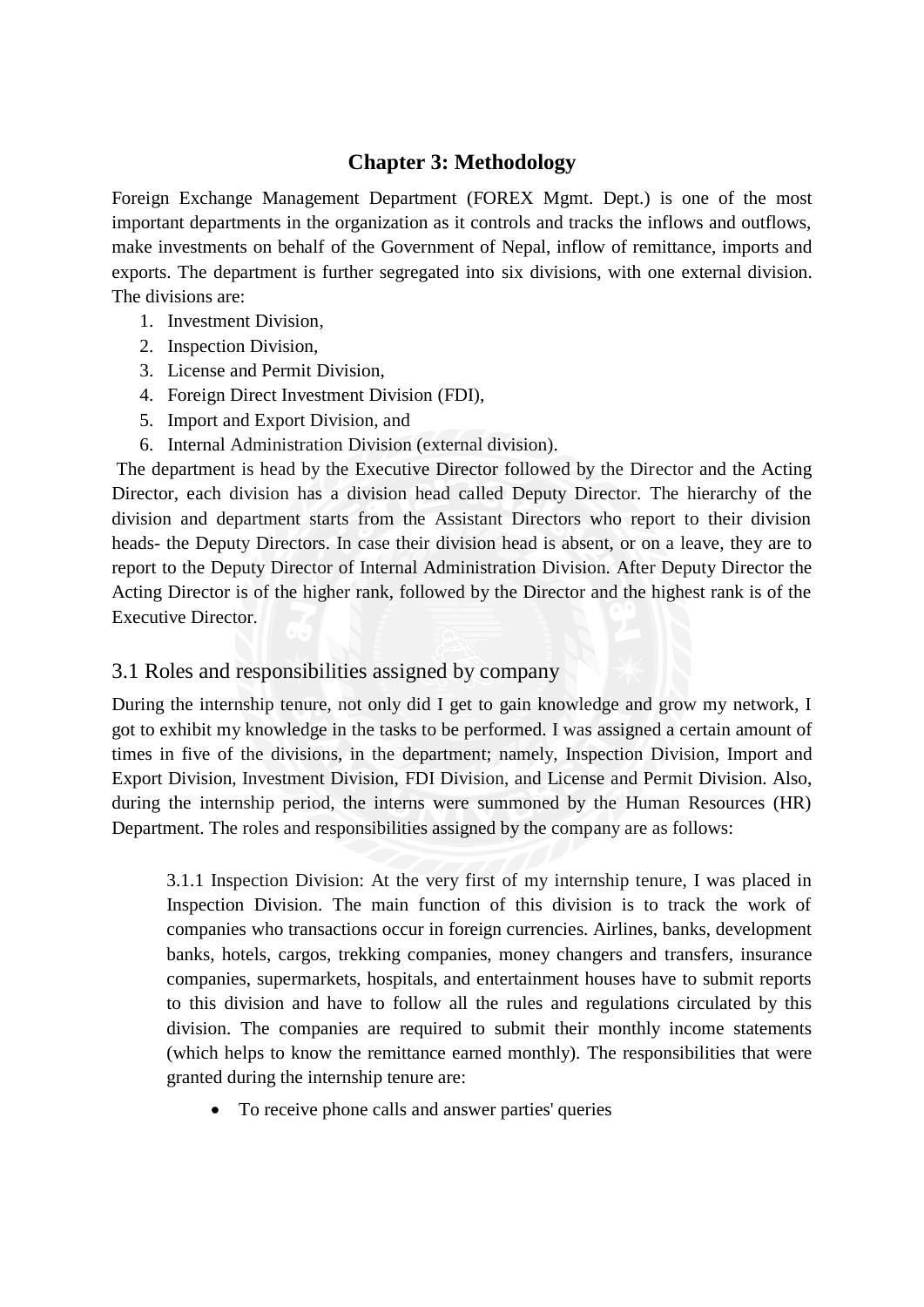- $\bullet$  To sign-up companies on  $\mathrm{L}^1$ Follow-up and Inspection (Fxol)' software
- To update companies' income statement on Fxol
- To make entries of data of recently inspected companies
- Dispatch letters issued by the division to the parties
- Filing

3.1.2 Import and Export Division: Import and Export division deals with the inflow and outflow of cash to and fro from the country linked with import and export of goods and services. When companies or individuals have to import or export goods and services, have to send foreign currencies abroad (for study purpose), salary payment to foreign nationals whose service had been taken, etc. The parties have to submit all the documents as listed as proof along with an application requesting the central bank to grant permission to them to carry out their transaction. Then, after the authorized personnel reviews the documents and cross-checks or make corrections as required. He or she approves the documents and issues a letter on behalf of the concerned party to the organization or authorities to permit them to carry out their work. Further, the division is responsible to grant  $2$  cash incentives to those companies that are suitable for it.

The responsibilities and duties that were granted during the internship tenure are:

- Review files submitted by companies filing for cash incentives (check whether they have submitted all the documents and whether they are genuine or not)
- Dispatch the letters issued by the banks to the parties.
- Filing

1

3.1.3 Investment Division: The investment division of FOREX Mgmt. Dept. has five functions which is further divided into core functions and non-core functions. The core functions are those related to investment which is meant to be carried out by the particular division, whereas, the non-core functions are those that need not be done by the division itself. Namely, there are three offices in this division. They are:

<sup>&</sup>lt;sup>1</sup> Follow up and Inspection (Fxol) Software: The Fxol software is software developed by the Information Technology (IT) department of NRB. The software records all the listed remittance generating companies. The listed users can upload contents from their username.

<sup>&</sup>lt;sup>2</sup> Cash incentives: The Government of Nepal has declared 1% and 2% cash incentives to companies that import local goods abroad. This step was taken to promote imports of local goods and boost the Nepalese economy.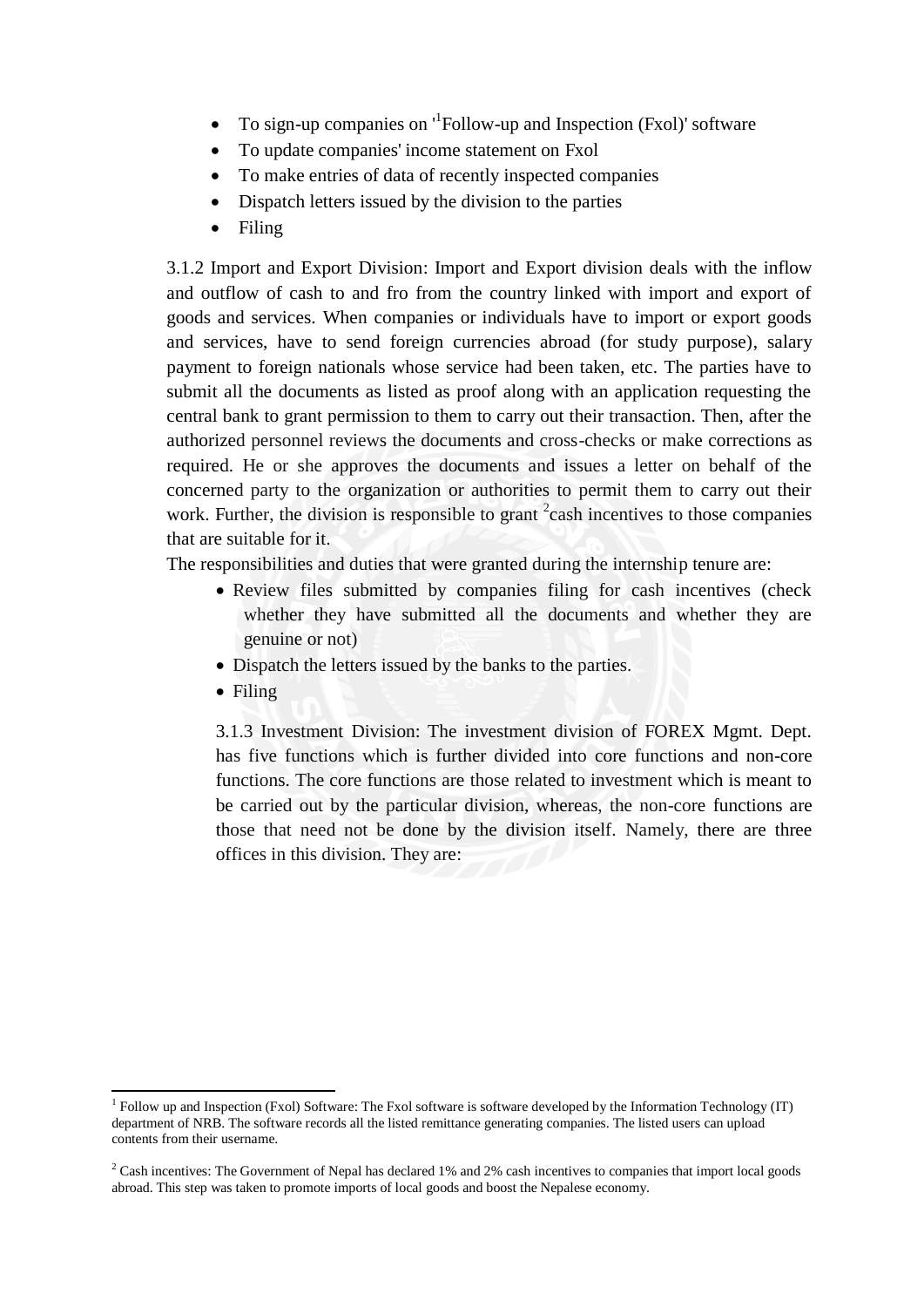- 1. Front Office: The front office of this division is where all deals for investments, intervention, and determining the exchange rates are done. All these are done via Bloomberg and Reuter's software. Deals made in this software are the official deals.
- 2. Middle Office: The middle office of this division conducts researches as to which securities are eligible to be invested in and which would result to more profit. They collect data and analyze the market and pass on the information to the front office. Also, they prepare timely reports to analyze and keep track of all investments and also to make further decisions.
- 3. Back Office: The back office in the division is where reconciliations, transfer of payments via SWIFT (Society for Worldwide Interbank Financial Telecommunications), and accounting. The transactions and deals are sent to the back office from the front office after the deal is finalized and they are input in the OLYMPIC Banking System.

The functions that are performed by investment division are as follows:

- 3.1.3.1 Investment of foreign exchange reserve and foreign currencies' trade (Fx trade): Foreign investments are the only source of income at NRB. So, it is considered the most important function among all the functions of this division. Investments are made in fixed deposits for a certain period in companies according to the creditworthiness as determines by Credit Rating Agencies (CRAs). Most investments are made in government bonds, T-bills, other government securities as government institutions do not become insolvent- they pay their liabilities under any circumstances. Further, NRB invests in gold in order to diversify their investment portfolio. As the values of gold and currency have an opposite relation, one's value increases while the other's decreases. Hence, investments in gold are usually made when the currencies' values are degrading. Gold transactions are made in the central bank of central banks i.e. Bank for International Settlements, London. However, certain amount is held at NRB's call account in order to buy Indian Rupees (INR) or when other BFIs run short of foreign currencies, they buy it from NRB.
- 3.1.3.2 Intervention: Foreign exchange intervention is a monetary policy tool where the central bank influences the monetary fund transfer rate of their national currency. In developing countries, central banks intervene in the foreign exchange market in order to build reserves, stabilize exchange rates, and correct misalignments.(Investopedia , 2018) However, NRB does not intervene in the market; BFIs voluntarily take part in the process and sell the excess foreign currencies to the central bank.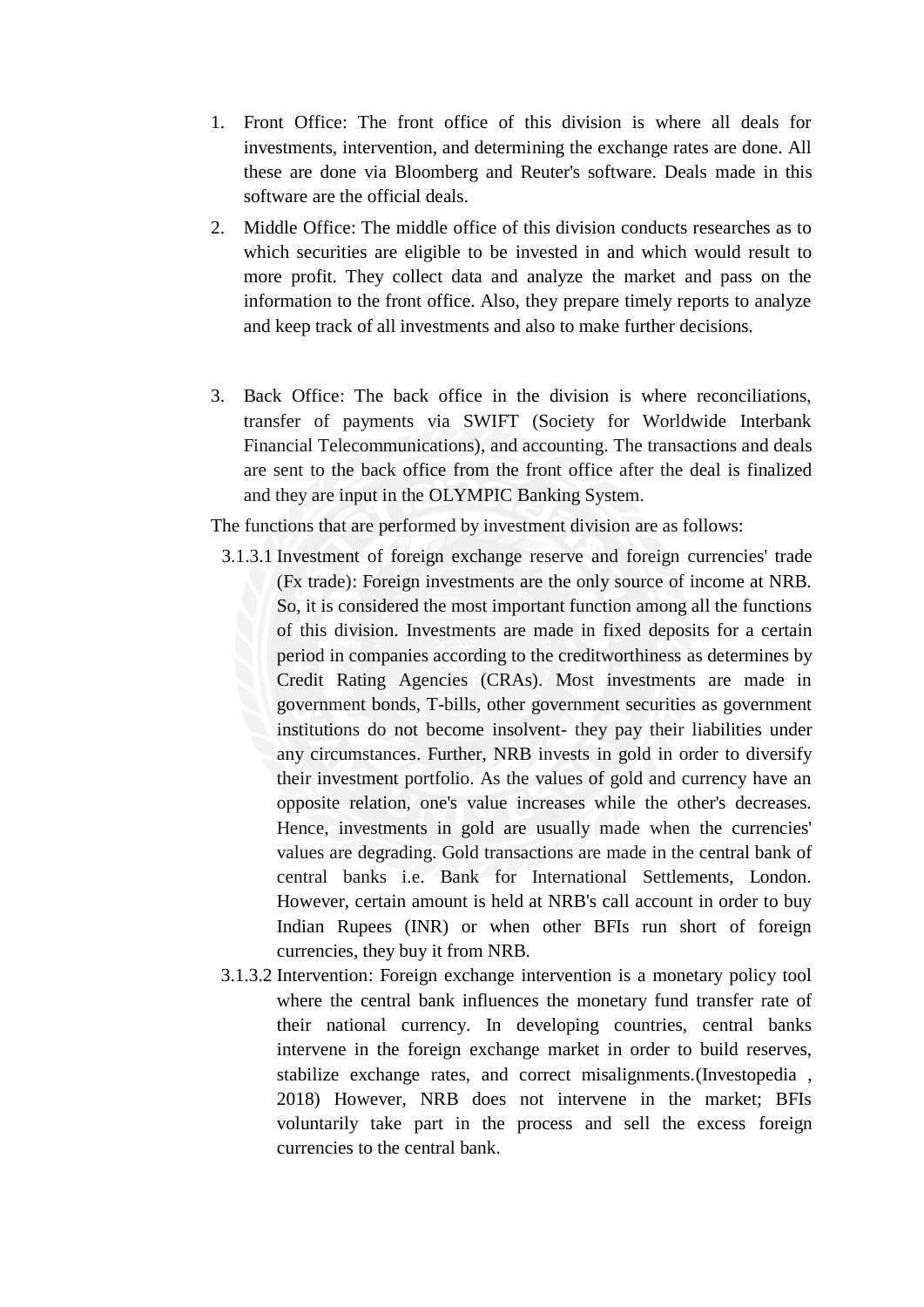- 3.1.3.3 Exchange rate: One of the functions of this division is to determine the exchange rate every day. Commercial banks generate their own rates and trade likewise. However, all government use the rate published by NRB when they have to make transactions concerning foreign currencies. Also, it is essential for NRB to publish the rates as they act as an indicator in the market, and also as a reference to the BFIs generate their rates.
- 3.1.3.4 Asian Clearing Union (ACU) transactions: Asian Clearing Union (ACU) is a payment arrangement where the involved parties settle payment for intra-regional transactions among the participating central banks on a net multi-lateral basis. The main motive of ACU is to facilitate payments among the member countries for eligible transactions thus economizing the use of foreign exchange reserves and transfer costs and promoting trade and banking relations amongst the member countries (Asian Clearing Union, 2018). There are nine members in ACU. They are: Nepal, India, Bhutan, Bangladesh, Maldives, Pakistan, Sri Lanka, Iran, and, Myanmar. However, Nepal and India do not follow this particular arrangement as the countries' currencies are pegged and millions worth of trades are made daily.
- 3.1.3.5 Weekly reserve: It is extremely important for a country's economy to be aware of its level of reserve and the inflow and outflow. So, the person in charge of the weekly reserve report collects the required data from all the commercial banks, and development banks that make transactions in foreign currencies including the central bank, compile the data and generate a report. This is done on a weekly basis. This helps to determine the factors that contribute to the country's earning and outflow as well. The weekly reserve report is not made public; it is strictly for internal use. If the Open Market Committee has to withdraw cash from the market, they make their decisions based on the data of this particular report.

The responsibilities and duties granted during the internship tenure are:

- To make entries of ACU transactions in Olympic
- To reconcile foreign investments in Olympic
- To reconcile intervention's transactions in Olympic
- To check NRB's balance in Nostro accounts held at Federal Reserve System, US.
- To collect data sent by BFIs and compile them for the weekly reserve report
- Assist in preparing the weekly reserve report
- Filing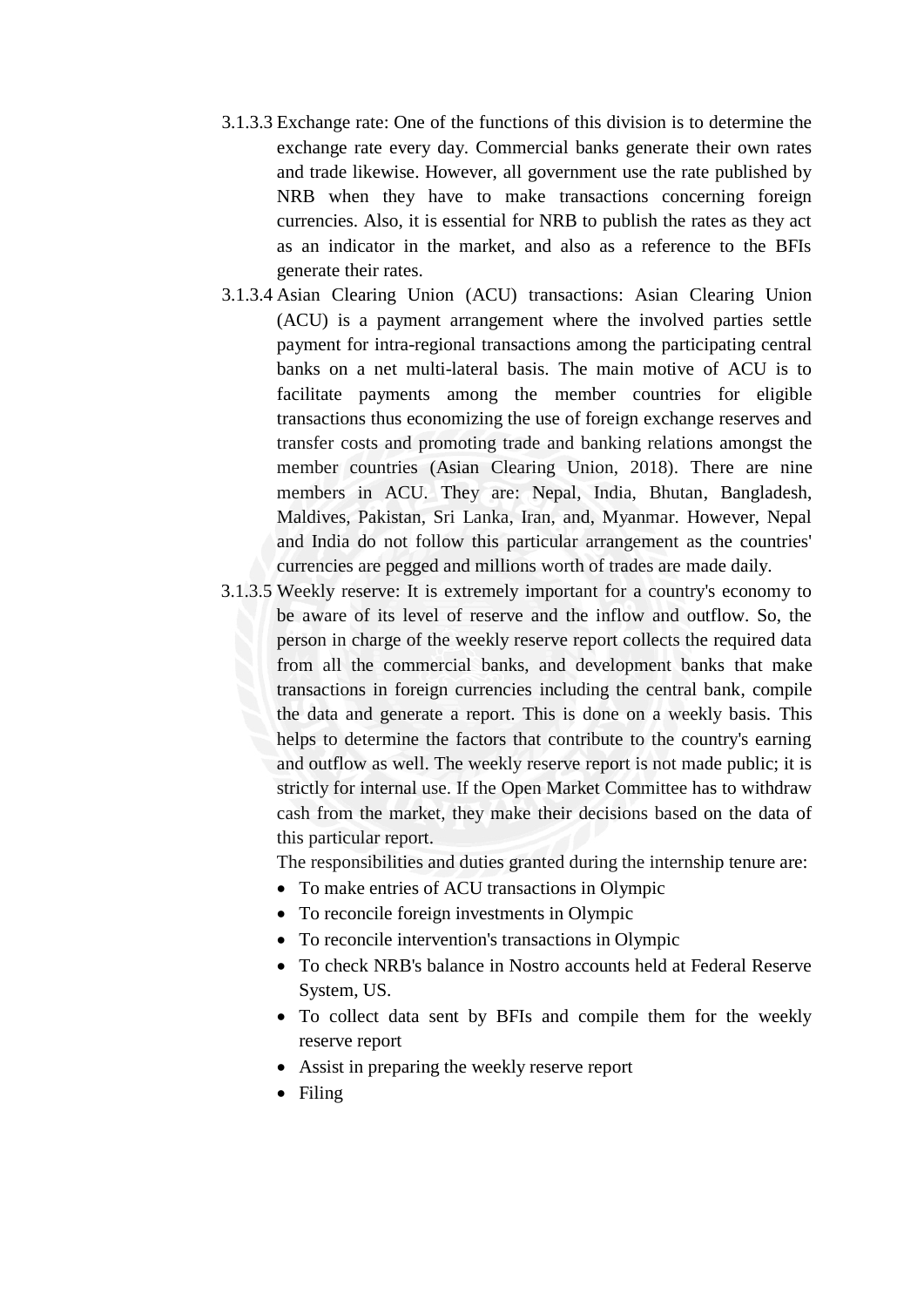3.1.4 Foreign Direct Investment (FDI) Division: FDIs are investments made by foreign nationals or companies in Nepal. For parties to invest in the Nepalese market, their investment must be approved by the Department of Industry (DoI) and NRB. The process for approval is initiated after the concerned investor submits all the documents to NRB as listed in the website. The investors have to go through a long and tedious process to get a permit as the purpose of their trade is to earn profit, they should be able to take back the profit earned after a certain period of time, since the transactions take place in Nepalese Rupees (NPR) in the market, the investment is a liability for the country.

The works carried out in this department requires analyzing and predictions, there is no work fit for an intern to carry out. So, I was provided with a verbal overview of the department and could only observe the work.

3.1.5 License and Permit Division: License and Permit Division provides licenses and permits to remittance generating companies. For a company to get a license they must meet all the requirements that are to be met according to the rules and act of NRB. They must meet the required capital, paid-up capital, legitimate official documents, etc. in order to gain a permit to open the organization.

# 3.2 Extra task performed

During the internship tenure, the organization had called for applicants for vacant posts. As employment at NRB is considered as one of the prestigious jobs in Nepal, the total number of applicants for the vacancies was approximately 55,000. All the interns present at the organization during the time were summoned by the HR Department. Basically, the organization had delegated their authority to the interns during the tenure for this particular task. The task set was to verify all the e-applications one-by-one. The detailed tasks that had to be performed are:

- To check whether the applicants' age was within the age bar
- To check whether the applicants had uploaded their recent passport sized photo
- To check whether the applicants had the required education qualifications for the respective jobs they had applied for
- To check whether they had uploaded the required official documents
- To cross-check their date of birth, name, qualifications with the uploaded documents

To inform the applicants if their application had something missing or if the format of their application was wrong.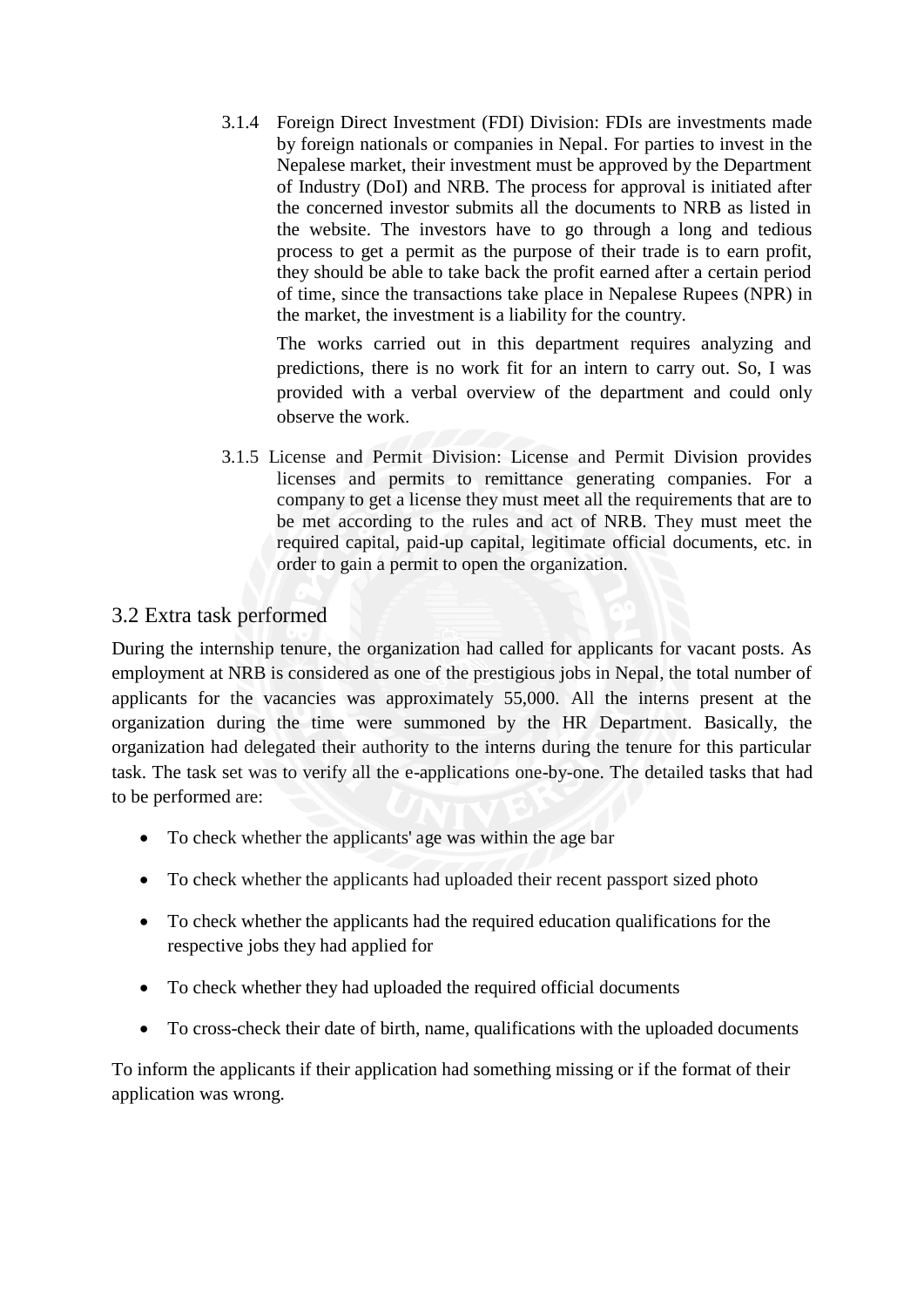# **Chapter 4: Results and Discussion**

# 4.1 Contributions made during the internship

Having been placed in multiple divisions periodically during the time span of 3 months, I got the opportunity to gain knowledge regarding the department in general and the practices of the department. During the internship, a certain level of authority was delegated to me. The contributions made are as follows:

- In the inspection division, the authority of the division's assistant officer was delegated to me in the Inspection department. So, while I handled receiving calls and queries of confused parties, he was able to do other work which made the outcomes more efficient.
- In the investment division, the authority to make entries in OLYMPIC system was delegated as only the registered officials are allowed to use it and make changes. So, for a certain period of time I used OLYMPIC to make entries and perform the required tasks. Also, in the same division I helped in the preparation of 5 weeks' weekly reserve report which had been lagging behind; I contributed in bringing the reports on track.
- In the import and export division, I dispatched letters issued by the department. At least 15 letters would have to be dispatched every day, and it has many processes to be fulfilled before it can be given to the beneficiary. So, in this division I made the work easier for the staffs because they would have to leave their work and dispatch the letters and then go back to their work again. Also, I checked the pending cash incentives files and made sure all the remaining files were done checking within my tenure.
- In the HR department, there were over 55 thousand e-forms to be checked and verified, so I along with the other interns finished the task in 3 weeks which was comparatively a short span of time as it was a long and tedious process.

# 4.2 Details of related learning process

I got to witness and learn lots of new practices and happenings I would otherwise not have been able to. As central banks makes the rules and regulations and know the ways other BFIs work in, I got the chance to witness the works done at NRB and got an idea of how BFIs and companies in other industries function. The tasks performed and the processes of learning are as follows:

 Learnt how cash incentives are granted to local businesses: Cash incentives are awarded to businesses that export certain Nepali goods abroad. Those businesses that export goods such as garments, tea, lentils, etc. are given an extra percentage of cash derived from their earning. This initiative is taken by the government to promote local goods and entrepreneurs. The companies have to submit the required documents along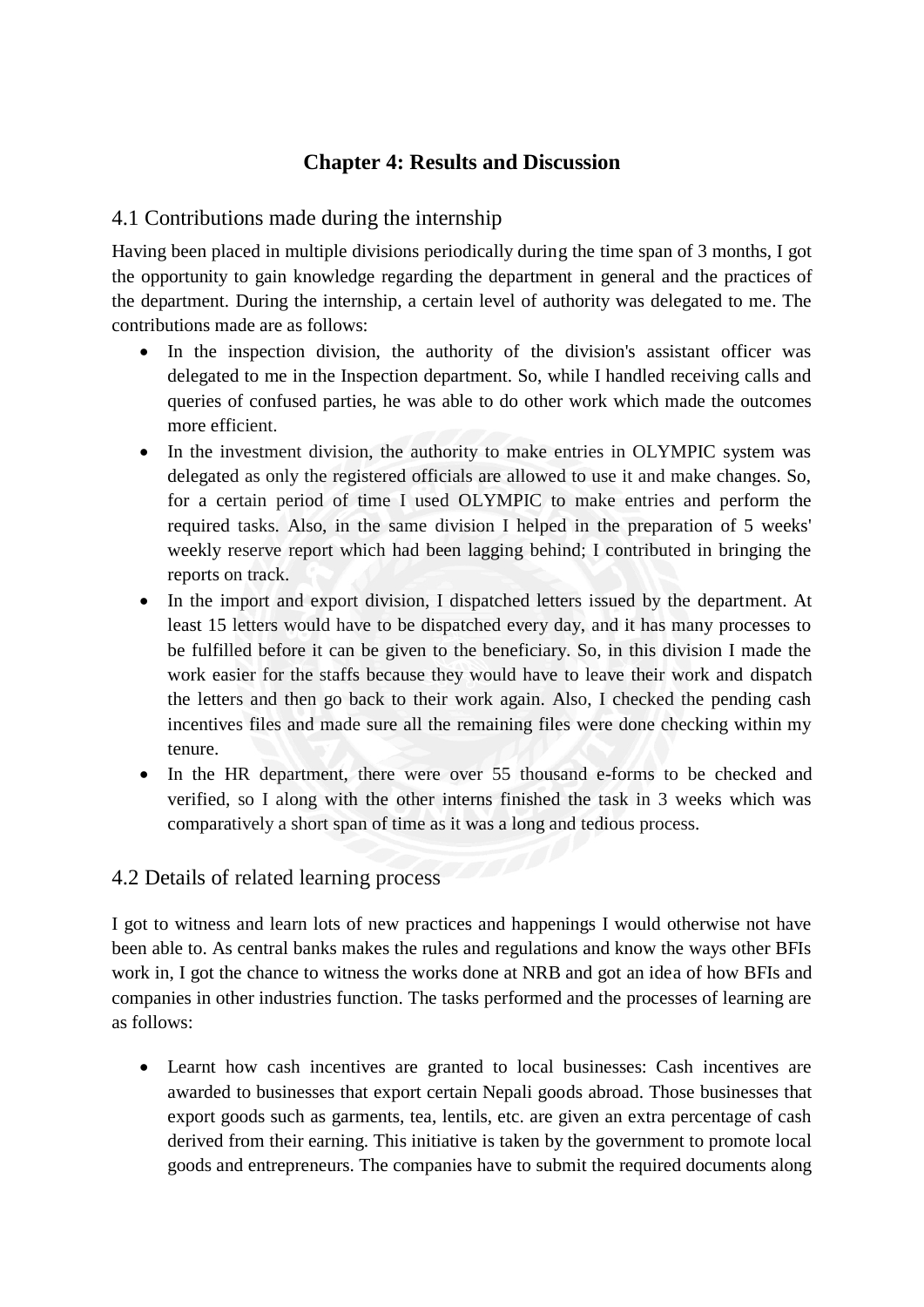with a check-list and bank statement pre-approved by their bank. Then, the concerned officer checks the file and approves or informs the party in case the required data are missing.

- o A cash incentive is handled by the Import and Export section of the department. I was taught the checking process by the personnel in charge of it, Mrs. Uma Paharai. She is responsible for the cash incentives files. My job was to check the files and their documents and inform her of any mistakes or missing documents.
- Learnt how to use Olympic Banking System- OLYMPIC Banking System is an online banking solution. It has centralized functions with varieties of integrated modules. It supports a wide range of functional domains and businesses with its design. The system covers full workflows and business process that takes place in an organization. The OLYMPIC Banking System is used to record various national and international transactions that take place daily. Government loans, incoming and outgoing currencies, etc. are all recorded here.
	- o I learnt the use and ways of OLYMPIC in the investment department. I was taught to make entries of ACU statements, exchange rates, bonds and T-bills, and intervention rates. I was taught all the processes and concept of OLYMPIC by Mr. Ashok Sunuwar.
- Learnt how to use in-house software- FOREX Mgmt. Dept., NRB uses various software like Fxol and Fxall that were developed especially for the use of the department. This software is used by the department to record various related data.
	- o I learnt how to use this software in the inspection division of the department. This is used to upload and record income statements of remittance generating companies. It records all users' statements and makes it visible to the party and the authority. Mr. Hari Krishna Bhattarai taught me the ways of this software.

Foreign Direct Investment: I was taught the process of FDI approval by Mr. Ashok Kumar Sunuwar. However, FDI's knowledge was purely theory. As it is a sensitive matter and requires expertise, I was merely taught the concept of it and did not get the opportunity to do any practical work.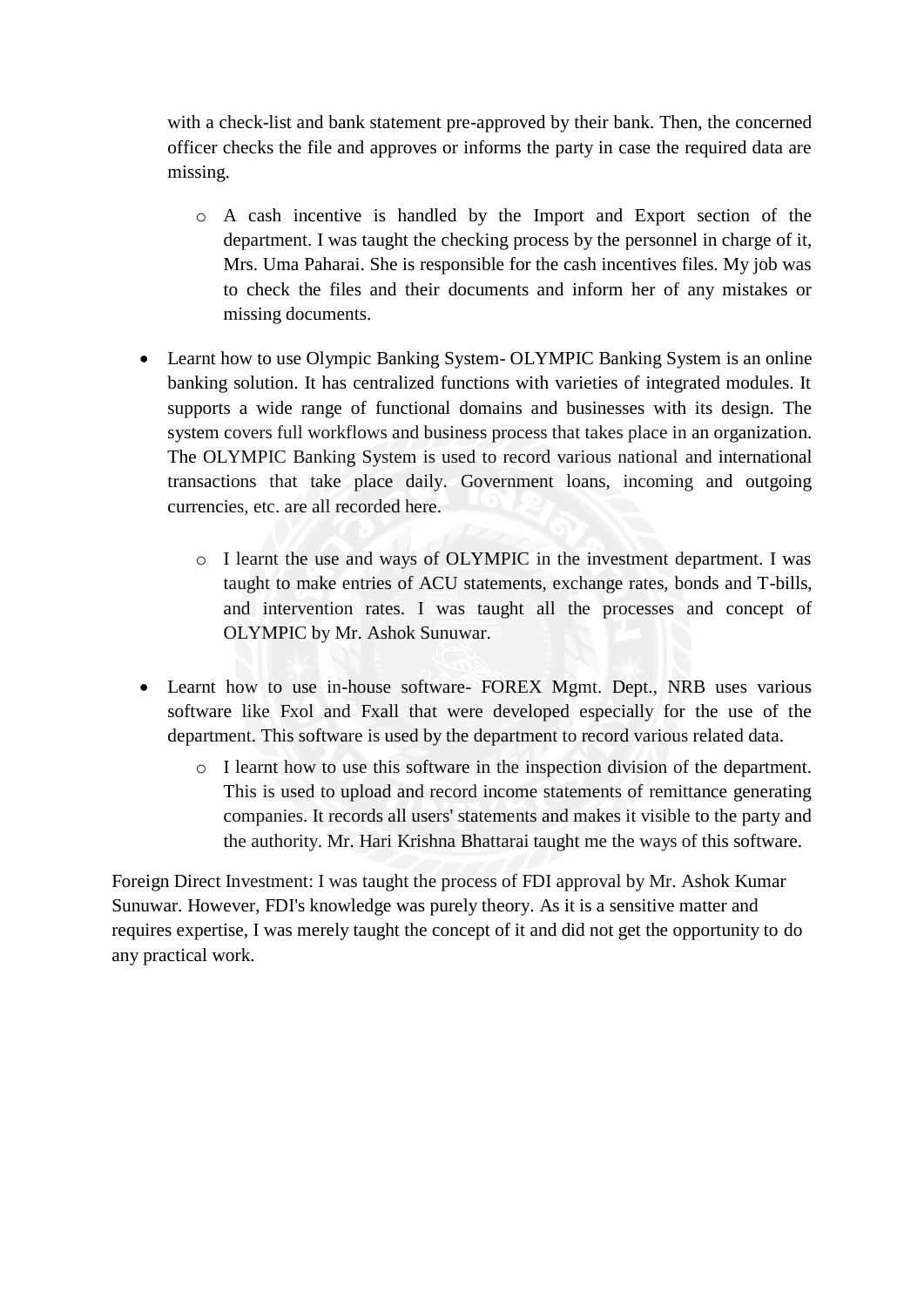# **Chapter 5: Conclusions**

The three months spent at Nepal Rastra Bank was definitely fulfilling. I got to learn about many things while using my knowledge to perform the task at hand. The objective of this internship was to be able to experience the professional working environment, be able to work professionally, learn about the principles and practices of the workplace; I believe I was able to fulfill all the objectives set. The experience was indeed an enriching one.

## 5.1 Self-assessment as future professional

In contrast to gaining knowledge about the sector, developing professional skills, improving work skills, and applying our knowledge while working. Working at a workplace is definitely challenging as it requires many skills. I personally think communication skills; the ability to work in a team, patience, interpersonal skills, professionalism, etc. is what it takes to be able to become a professional and have a good reputation at work.

I maintained professionalism and treated all the seniors with utmost respect. I followed the dress-code, reached the work on time, and followed the instructions given and completed my time within the allotted time. I saw to it that the work was done correctly and efficiently. I learnt all that was taught attentively and asked questions to clear my confusion. I did not hesitate to take up responsibilities and work hard.

So, I definitely think I was able to accomplish all the features a professional should have at workplace.

## 5.2 Comparison of practical learning vs. theory

Studying in a classroom listening to teachers' lectures and working in a real workplace with millions at stakes where mistakes are best not made is two different scenarios. While staying in a classroom and going through study materials to solve a problem is not so nervewrecking, being at a workplace and having to calculate millions of dollars' worth of unbalanced balance sheet certainly is a tough job. While in class, we did many case studies and solved many real-scenarios cases, analyzed millions worth of financial statements, however they all were hypothetical and all we had to worry about was not scoring well. Even if mistakes were made, we could correct without any problems. However, in the investment section I had to prepare weekly reserve report where the entries are in millions of dollars, and even if one digit is mistaken, millions worth's data will be blundered. So, there was a bit of pressure in practical learning compared to theoretical learning.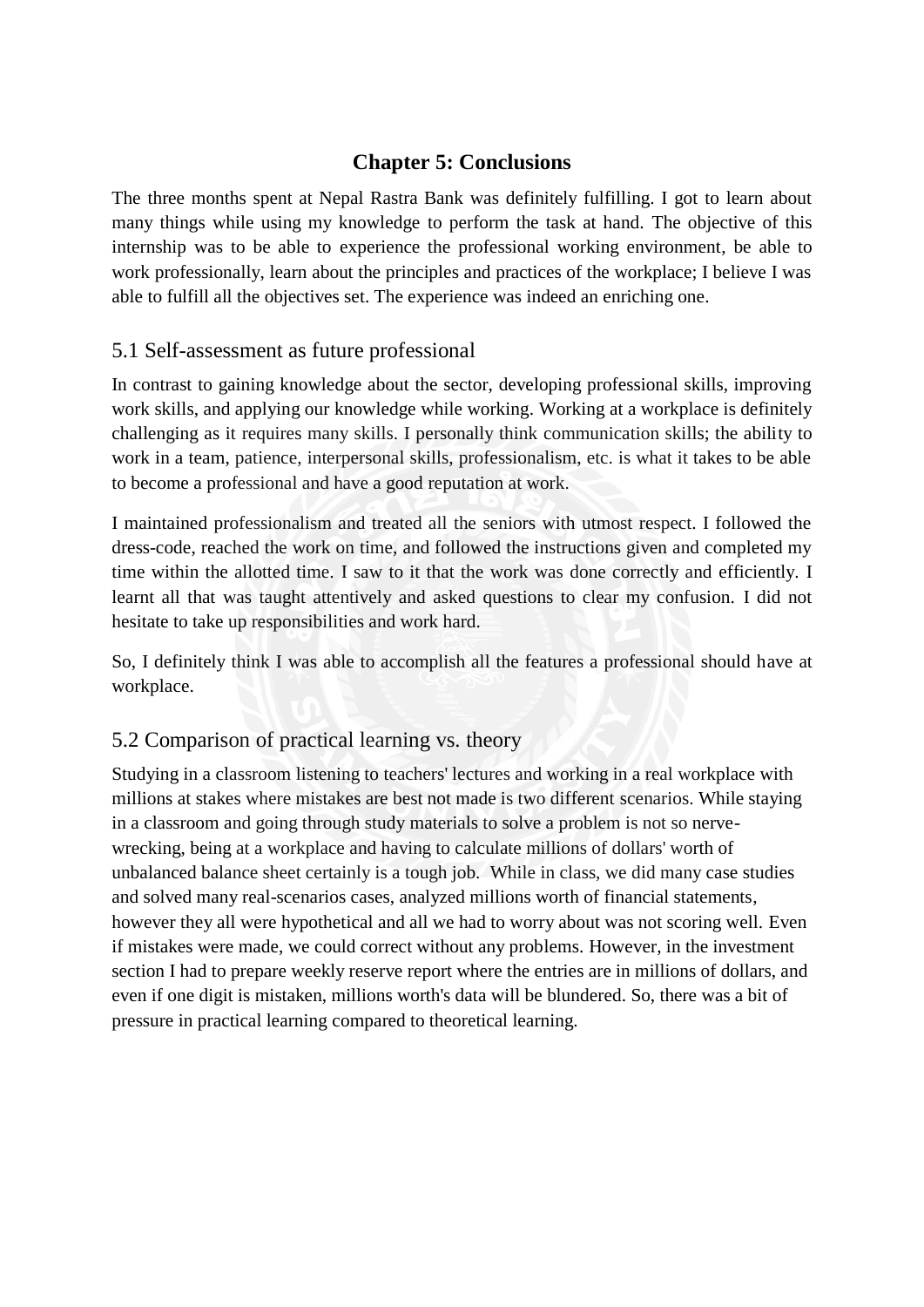## **References**

- Archer, D. (2007). Roles and Objectives of Modern Central Banks. *Bank for International Settlements' Issues, 1,* 17-55.
- Asian Clearing Union. (2018). *Asian Clearing Union.org*. Retrieved April 22, 2018, from Asian Clearing Union: https://www.asianclearingunion.org/Home.aspx
- Bai, Y. (2009). Research of Foreign Exchange Management Legal System. *Asian Social Science*, 5(3), 160-163.
- Cuza, A.I. (2013). Central Bank Communication and Its Role in Ensuring Financial. *Procedia Economics and Finance, 20,* 637-644.
- Dow, S. (2017). Central Banking in the 21st Century. *Cambridge Journal of Economics, 41(6),* 1539-1557.
- European Central Bank. (2015). The Role of Central Bank Balance Sheet in Monetary Policy. *Economic Bulletin Article*, *4,* 2-17.
- Goldberg, L.S. (2006). *Exchange Rates and Foreign Direct Investment,* Article in *Princeton Encyclopedia of the World Economy*, Princeton: Princeton University Press.
- Investopedia. (2018). *Investopedia*. Retrieved May 1, 2018, from https://www.investopedia.com/terms/f/foreign-exchange-intervention.asp
- Dincer, N.N. (2007). *Central Bank Transparency: Where, Why, and with What Effects?* Retrieved May 1, 2018, from http://www.nber.org/papers/w13003
- Nepal Rastra Bank. (2017). *Optimal Inflation Rate for Nepal*. Retrieved May 1, 2018, from https://nrb.org.np/ecorev/articles/vol29\_1.pdf
- Nepal Rastra Bank. (2018). *Nepal Rastra Bank*. Retrieved May 1, 2018, from Nepal Rastra Bank Website: https://nrb.org.np/aboutus/intro.php
- Nepal Rastra Bank. (2014). *Nepal Rastra Bank- Then, Now, and Ahead.* Kathmandu: Nepal Rastra Bank, Office of the Governor.
- Rosengren, B. (2003). *The Combined Role of Monetary, Foreign Exchange and Financial Sector Policies*. Retrieved May 1, 2018, from https://www.sida.se/contentassets/fbdb245a4a524af6919c5b612fdbe965/13887.pdf
- Sharma, N. (2014). *Linkedin*. Retrieved May 1, 2018, from https://www.linkedin.com/pulse/20141029084231-228948815-a-history-of-bankingsystem-in-nepal